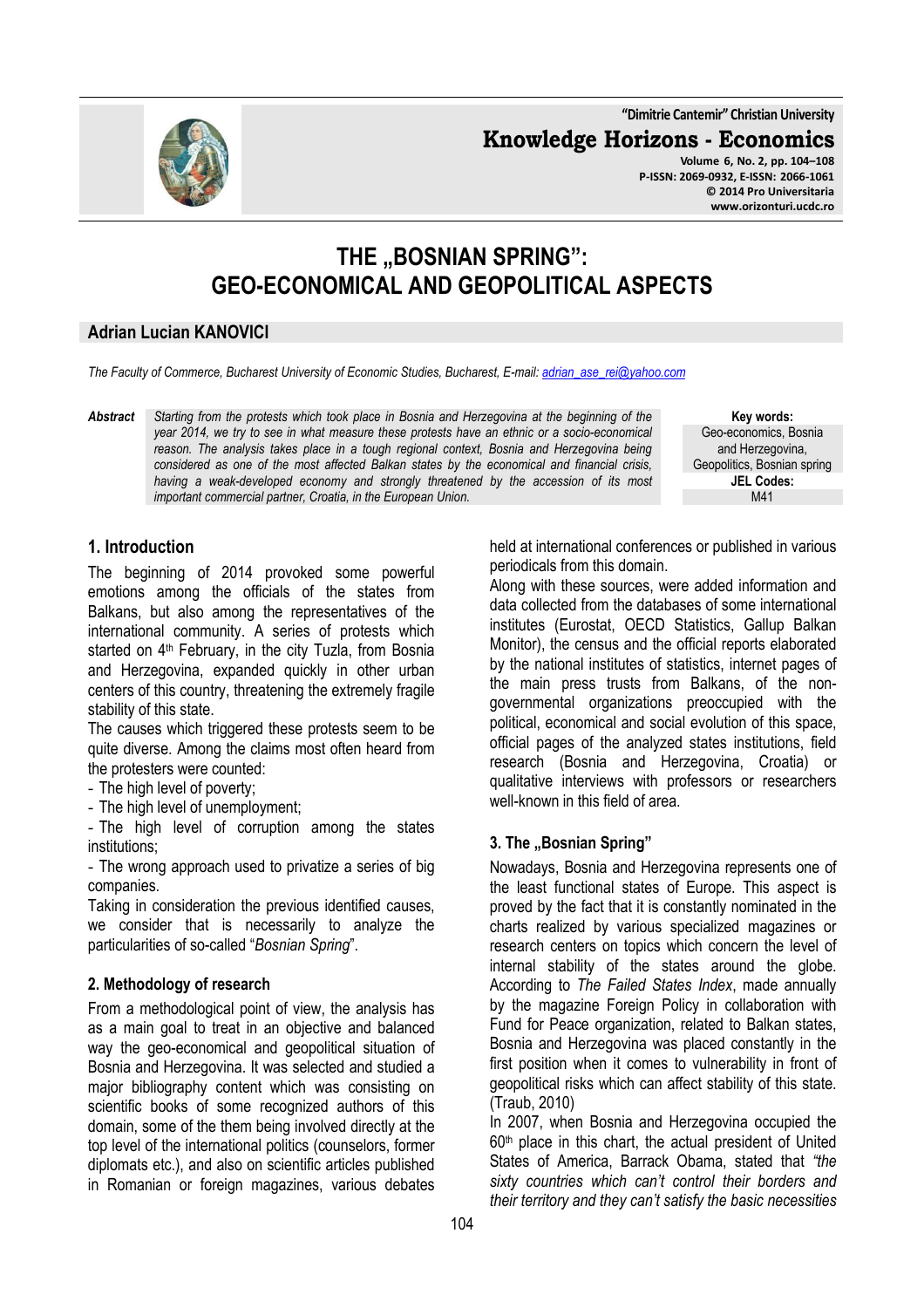*of their nation, represent not only a moral dilemma, but also a challenge when it comes to security of the Occident"*. (Traub, 2010)

Even Nowadays, Bosnia and Herzegovina, is indisputable one of the most sensitive points of South-East Europe, the stability, the geo-economical and geopolitical evolution of the entire Balkan space, but also of the neighboring spaces, are depending a lot on the future of this state.

#### *3.1. Geo-economical aspects*

From an economical point of view, Bosnia and Herzegovina is facing a series of major problems. The financial and economical crisis, which appeared in the year 2008, struck powerfully the economy of this state, forcing it to request, in 2009, the help of International Monetary Fund in order to avoid a collapse of economical indicators. Subsequently, in the year 2012, the agreement with the International Monetary Fund was renewed.

In which concern the unemployment problem, the situation tends to become a dramatic one, in the context in which, according to the official statistics, no less than 44% of the population able to work, find themselves in the situation of not being hired. This extremely high percent is given by the lack of opportunities for youngsters but also by the high number of dismissed persons after the privatization of the big state companies.

#### *Table 1.* The countries of the former Yugoslavia. Unemployment rate – 2013

|   | Country                   | Unemployment<br>rate $(\%)$ | Unemployment<br>rate; youth ages<br>$15-24$ (%) |
|---|---------------------------|-----------------------------|-------------------------------------------------|
|   | Bosnia and<br>Herzegovina | 44.1                        | 62.8                                            |
| 2 | Croatia                   | 20.5                        | 43.1                                            |
| 3 | Kosovo                    | 45.3                        | 55.3                                            |
| 4 | Macedonia                 | 30.0                        | 53.9                                            |
| 5 | Montenegro                | 19.1                        | 41.1                                            |
| 6 | Serbia                    | 27.7                        | 51.1                                            |
|   | Slovenia                  | 12.4                        | 20.6                                            |

*Source:* The World Factbook, 2013, CIA

Also, the economy of Bosnia and Herzegovina is getting slowed and undermined by the grey economy, many citizens of this country working without legal documents.

From an economical point of view, a strong rebound is expected in which concern the level of export of Bosnia and Herzegovina. This fact is caused directly by the integration of Croatia in European Union, from 1<sup>st</sup> July 2013. Croatia is the most important commercial partner of Bosnia and Herzegovina. In the year 2012, 21.6% of

the import were coming from Croatia. In the same time, 16,6% of the export was making its way to the west neighbor.

Given that the products of Bosnian economy (no matter we refer to industrial or agricultural products) need to accomplish the European standards in order to enter on the Croatian market, it's foreseen a powerful decline of the commercial relations between these two states. Of course, a cause for these intense commercial exchanges was the geographical closeness between these two countries and also the number of Croatian in the population of Bosnia and Herzegovina (approximately 15%).

| Table 2. Bosnia and Herzegovina. |  |  |  |  |  |
|----------------------------------|--|--|--|--|--|
| Commercial Partners - 2012       |  |  |  |  |  |

|   | Country  | Exports (%) | Imports (%) |
|---|----------|-------------|-------------|
|   | Slovenia | 17.5        | 12.8        |
| 2 | Croatia  | 16.6        | 21.9        |
| 3 | Italy    | 13.7        | 9.3         |
|   | Germany  | 12.9        | 13.0        |
| 5 | Austria  | 12.8        | 6.3         |
| 6 | Russia   |             | 7.6         |
|   | Hungary  |             | 5.1         |

*Source:* The World Factbook, 2013, CIA

Another important aspect is given by the social tensions existing in Bosnia and Herzegovina and which are risking to be amplified by the recent inclusion of Croatia in European Union.

The fact that an important number of Bosnian Croatians benefit from double citizenship, offers them a series of opportunities in comparison with the other citizens of Bosnia and Herzegovina. They will be able to travel in the European space using the Croatian passport and, in the same time, they will have free access in the labor market from European Union.

Another dimension of the protests from Bosnia and Herzegovina from the beginning of year is given by the controversy related to the influence the ethnicity had on their apparition and development. Following the ethnical particularities which are present within this state, there is a tendency of easily labeling any event or protest movement as having ethnical causes. What can be highlighted in the case of protests from 2014 is the fact that these ones didn't have this character and the ethnic claims were almost non-existent.

Even though the most affected cities by the protests, were the ones from the Bosnia and Herzegovina Federation (territory inhabited mostly by Muslim and Croatian population), the claims were referring to socioeconomical and political causes. We can say that the protests represented a popular movement against the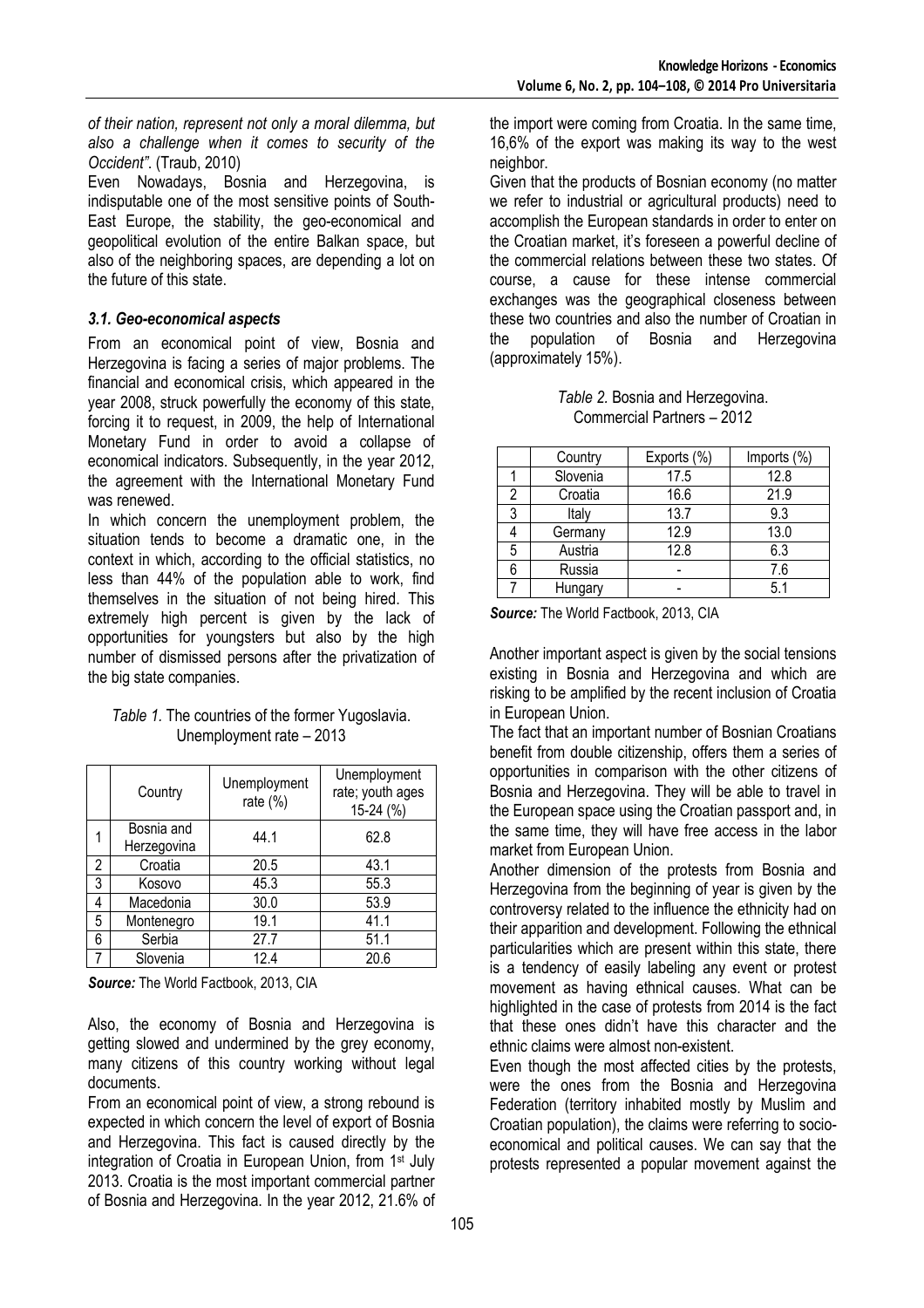actual political class and its inability to work for the interests of the citizens.

### *3.2. Geopolitical aspects*

Between 1992 and 1995, the territory of this state experienced the bloodiest civil war from Europe, after the World War II

The harshness of the confrontations shocked a lot due to the period of time, because the fights occurred while the whole Europe was enjoying the euphoria after ending the Cold War, and optimistic theories about the future of liberal democracy and peace were promoted in all the corners of the world. Among these theories, "*The ending of history and of the last man*", launched by Francis Fukuyama, was coming with the strongest arguments for creating a future highlighted by cordial relationships between the future democracies which were rising up on the ruins of communists societies. (Fukumaya, 1992)

In contradiction with this theory, Samuel Huntington was the one who was pointing out the potential occurrence of some new types of conflicts, which will not be based on ideological reasons but ethnic and religious motives, highlighting on one of his famous maps the fact that boundaries between orthodox and catholic civilizations are crossing the territory of Yugoslavia. (Huntington, 1997)

More accurate, Bosnia and Herzegovina was split by this fracture, which was showing up its low measure of cohesion between the nationalities existing within its borders.

If we can associate Yugoslavia with a small European Union, we can also state that Bosnia and Herzegovina represented Yugoslavia in miniature. The decision of declaring the independence of Bosnia and Herzegovina (by the majorities formed from Croatians and Muslims), after an referendum boycotted by Serbians, led to their withdrawal from the Parliament and to the appearance of a crisis which got worst in a short period of time, degenerating into a military confrontation.

The international community and especially the European states hesitated on trying to end it and they let it transform into a long-period war, which caused a massive loss of human lives and material damages which can still be felt nowadays.

On the referendum organized on 29<sup>th</sup> February and 1<sup>st</sup> march 1992, 64% of the citizens from the lists showed up, 98% of them manifesting their wish for Bosnia and Herzegovina to become an independent state. The Serbian population, which refused to participate at this electoral process, saw itself caught inside a state which was not recognized by them and in which they were afraid that the new formed majority of Croatians and Muslims will lead discriminatory policies targeting them.

The European committee is the first one to recognize the independence of Bosnia and Herzegovina on 6<sup>th</sup> April 1992, United States of America taking the same action the following day. Even though the Occident was hoping that recognizing the independence of the new state will diminish the conflicts between the three ethnic groups from this state, things didn't go according to the plan. (Rae, 2005)

The siege of Sarajevo, the longest urban siege from the modern period, represents a concrete example of siege geography.

Sarajevo, a symbolic city of Balkans, formed in the ottoman period, represented in most of the period a good example of peaceful cohabitation between diverse ethnical and religious groups (Muslims, catholic Croatians, orthodox Serbians, Hebrews, Roma, Turks etc.).

Yet, the trauma lived by the population of this city caused by Serbian artillery and snipers in the siege period are still vivid in the memory of the citizens. If before the outbreak of the conflict, the number of mixed marriages was high, today the ethnic and religious communities live in the same city but profoundly segregated from each other.

The harshness of the siege, realized through placing the artillery and snipers on the hills which are surrounding from all the directions the capital of Bosnia and Herzegovina, can be observed nowadays on the walls of many buildings.

Basically, the traces of the bombardments transformed the whole urban architecture, therefore becoming a part of it.

After more than 20 years since the ending of the war, its traces are still visible and the traces of the bombshells are perceived as an element of landscape resulted from the confrontations. We can also mention the large number of cemeteries which can be seen on the hills of the city.

Yet, the massive investments coming from the Occident and international institutions, but also from the Muslim states with direct interests in promoting strong relationships with the Muslim community from Bosnia and Herzegovina, are visible as well. The high number of Turkish flags proves the cultural influence of Turkey, but also the important number of Turkish companies who have branches in Sarajevo. The cultural center of Iran situated on the most important boulevard, is another example of the influence of Islamic states in the region.

The new buildings, made from glass and steel are spread everywhere, and the reconstructions of the buildings damaged by war are continuing in a constant rhythm.

The aspect of the Bosnia and Herzegovina Parliament building, which could have been seen smoking on all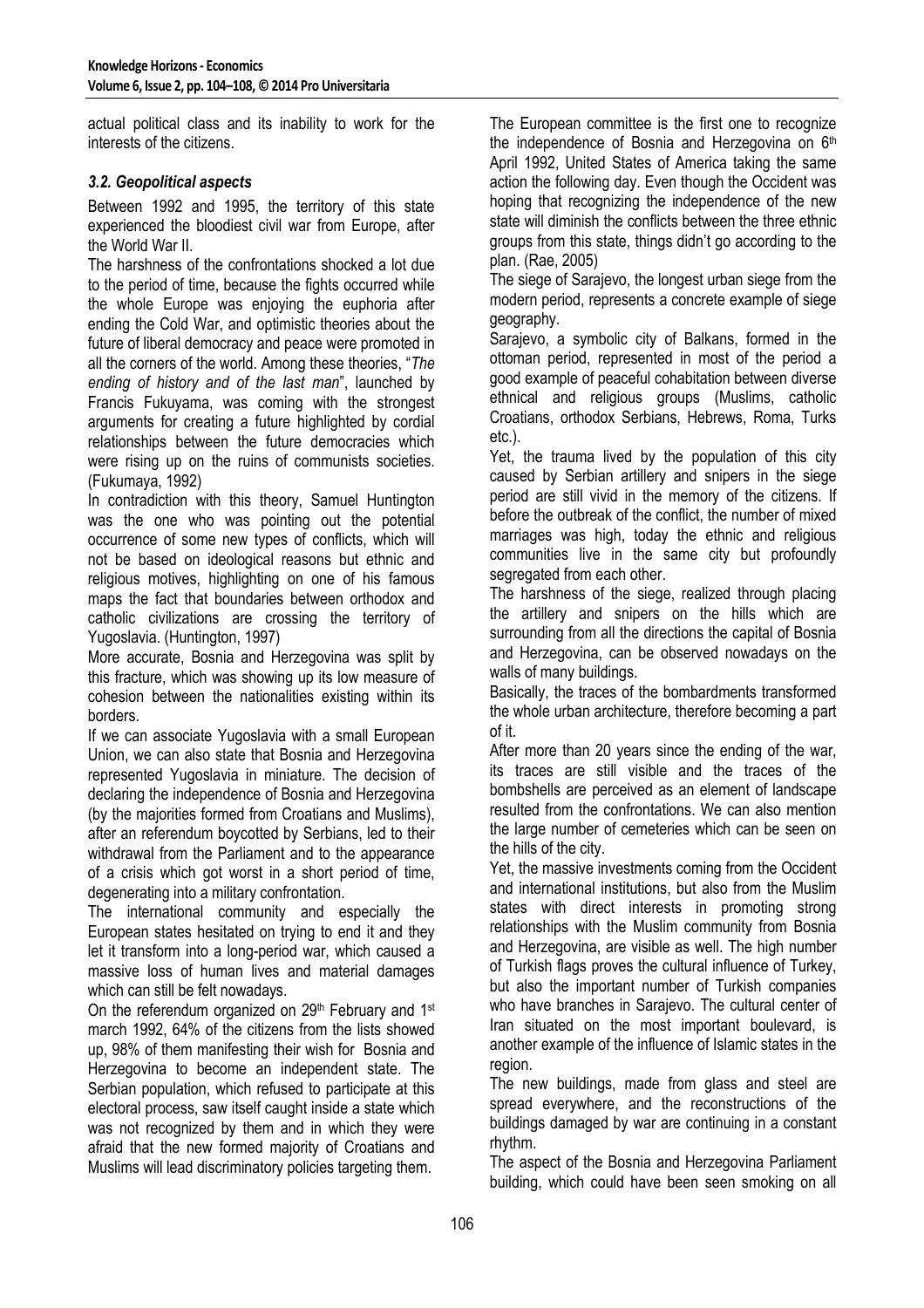the international news-channels in the period of war, shows that things are moving in a positive direction even though the pace is not as fast as many people would want.

Due to the Dayton Agreement, from 1995, which ended the confrontation between Serbians, Croatians and Muslims, Bosnia and Herzegovina was split into two political-administrative entities based on ethnical criteria and Brčko district (a district which is part of the both entities, but which is autoguvernating and is under the supervision of international community). (Perish, 2010)

The two entities which were born inside the Bosnia and Herzegovina are Srpska Republic (inhabited in an overwhelming proportion by Serbians, occupies 49% of the territory of the country) and Bosnia and Herzegovina Federation (inhabited by Croatians and Muslims and which occupies 51% of the territory of the country).

Another important aspect of the Dayton Agreement consisted in the right of the refugees to return to their places where they lived before the burst of confrontations. (Sofos, 1996)

According to the appraisals of the United Nations Reffugee Agency, but also from other international organisms, or non-governmental organisations, the number of refugees reached approximately 2 million inhabitants, from which less than a half got back to their places of living in the last 19 years, since the hostilities stopped.

As a consequence of the high number of political blockings and tension states which keeps continuing to burst between these three groups forming the population of Bosnia and Herzegovina, many voices are starting to wonder in what measure this state might become a functional one which will be able to autoadministrate itself, without needing a permanent supervision from international institutions.

One of the most recognized external policies analysts of the Cato Institute, Ted Galen Carpanter, addresses a series of harsh critics to the international community policies in which concern the situation from Bosnia and Herzegovina, these critics succeeding in sorting in a coherent way the majority of the opinions of those who militate for changing the Dayton Agreement and also finding solutions to create the proper premises for lowering the tension between the inter-ethnic and interreligious relationships from Bosnia and Herzegovina. (Carpanter, 2010)

• Among the most important critics we can take into account:

- The high level of trust of the population in the parties formed on ethnical criteria and in the candidates with nationalists agenda;
- As a consequence of the secessionist desires shown by croatians and serbians, the occident

is stubbornly supporting a state even though its existence is not wanted by the majority of its population;

The international aids are just undermining the economy of Bosnia and Herzegovina, this aspect being demonstrated by the high rate of unemployment (approximately 40%).

All these critics are proven to get stronger having in consideration that the international community is facing extremely serious difficulties for convincing the representatives of the three communities, to communicate and cooperate.

# **4. Conclusions**

The lack of some parties and a new class of political leaders to promote right or left political programmes, contributes on setting appart the citizens of Bosnia and Herzegovina, around the nationalists leaders who succeed on attracting the electorate on their side also through pointing out constantly that if one of the three ethnic groups will not use this criterion in the moment of elections, but the other two groups will do, the risk for that group to not be represented anymore in the institutions of the state and to become a victim of the other two, appears.

In other words, the whole election campaign (no matter we refer to the presidential, parlamentarian or local elections) from Bosnia and Herzegovina, is developing usually around the idea of creating and highlighting the differences between "*us*" and "*others*", in which *others* are usually charged with a large range of negative attributes, the terror from the past, during the years of war, being permanently reminded.

In this context the debates related to important problems found on the agenda of the citizens (such as improving the wealthness, development of economy, returning of the refugees, the functioning of educational and health systems and the fight against the corrpution phenomenon) are dropping in a second plan.

Bosnia and Herzegovina can survive as a state under certain number of conditions. First of all, the readiness of the key political figures to compromise.

This is necesary because Bosnia and Herzegovina is a country made of compromises, and in such way it can only survive, through compromises. On the other hand, another important aspect is to find the balance between the national criterions, which are very much important in Bosnia and Herzegovina and the civil society on the other side.

Bosnia and Herzegovina has recovered immensely since the end of war, although many issues remain unresolved. Now, the *Bosnian Spring* seems to become a turning point in the country's future.